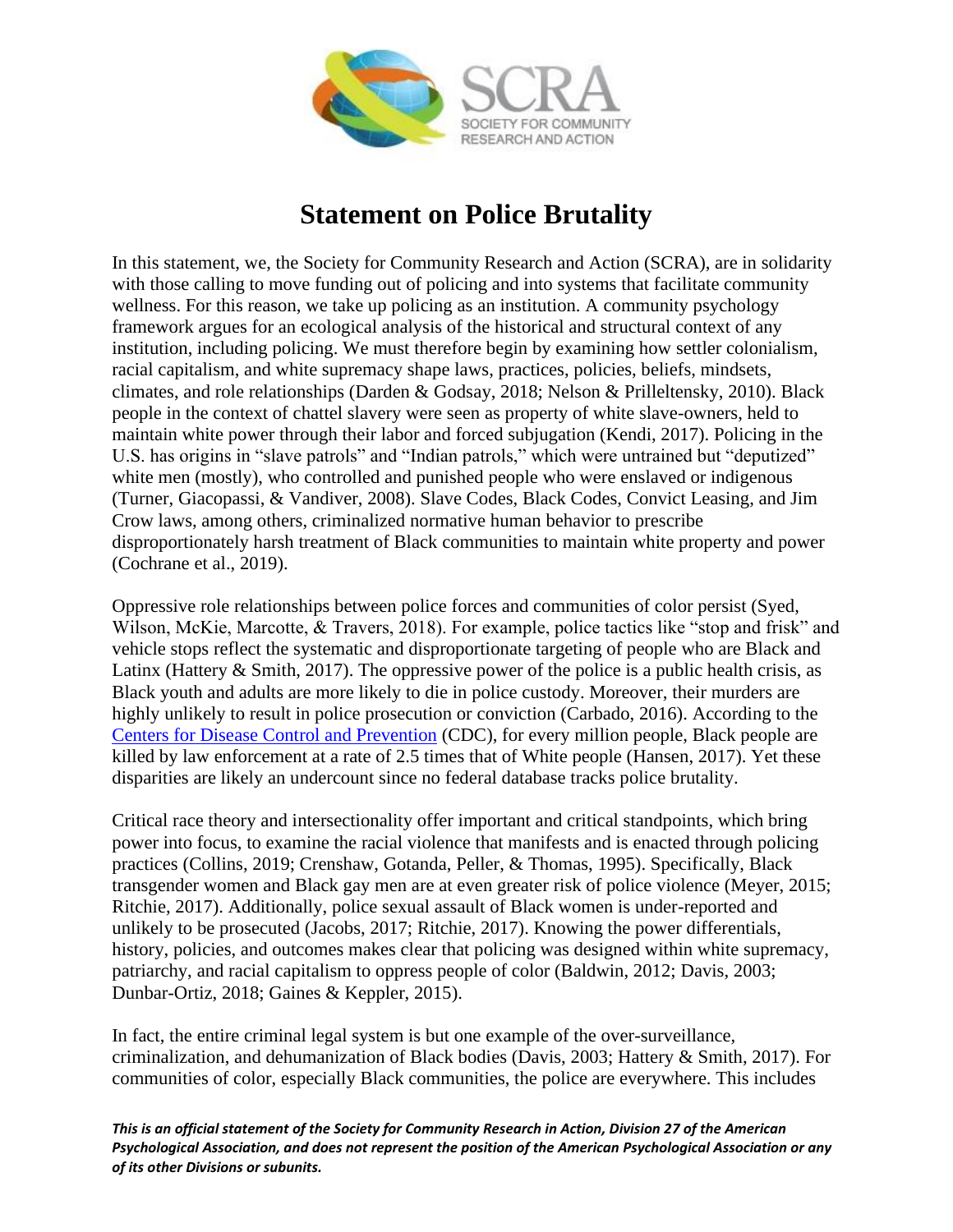the over presence of police, police surveillance, and brutal and disproportionate discipline in Black neighborhoods, communities, and schools (which perpetuates the school to prison pipeline) and sentencing practices and policies that directly target and harm Black people, families, and communities (mass incarceration). It also includes state-sanctioned discriminatory practices in education, employment, and voting, exemplified in the laborious membership processes implemented by the American Psychological Association (APA) for non-students with criminal records.

For transformative change to take place, interventions must significantly alter role relationships; this requires equity in terms of decision-making power and the allocation of resources—material and otherwise—to affirm the humanity and wellbeing of systematically oppressed communities (Buckley & Perkins, 1984; Nelson & Prilleltensky, 2010). Indeed, transformative change will require much more than body cameras, anti-bias training, and firing a "few bad apples;" *such reforms are not successful because they do not change power relationships or structures* (Harris, 2019; Obasogie, 2020; Vitale, 2017). Furthermore, they end up blaming targeted social groups for their oppression and keep the analysis at the level of the individual rather than the structure. This is why reforms in Chicago, for example, still enabled the torture of hundreds of Black people (Kitchen, 2018). Even community policing, which was designed to change role relationships between police and communities, has been an insufficient intervention to shift power relations (Williams, 2008; Williams, Peters, & Speer, 2003). What all of these approaches have in common is that they keep institutional racism unexamined and unchanged, reinforcing white supremacy and white privilege.

Community psychology is not exempt from practices leading to racial inequality. We have often constructed interventions designed to change people (hence blaming those targeted by racism) rather than systems, which upholds white supremacy and whiteness, and maintains the status quo. We, the Society for Community Research and Action, are committed to holding ourselves accountable for these injustices and forging a path forward that is unequivocally anti-racist and committed to deconstructing racism and anti-Blackness in our training, theory, research and practice.

Solutions must be rooted in understanding how institutionalized racism, whiteness, and anti-Blackness entrenched within institutions, and reproduced through White supremacy ideologies implicitly and explicitly—control and shape discourses and practices in the context of policing, and more broadly the criminal legal system. The failure to recognize these entrenchments within systems of policing reinforce conditions that marginalize, demean, and dehumanize the perceptions, views, experiences, lives, and cognitive and emotional reactions of people of color, as this serves to justify inaction on these state-supported acts of violence (Ryan, 1972; Thomas & Zuckerman, 2018; Watts, Williams, & Jagers, 2003). Solutions must also be rooted in equity because all people fare better in societies with fewer economic disparities, and where people's rights to education, health care, affordable housing, and a living wage are realized (Wilkinson & Pickett, 2010).

With this in mind, we affirm recent discussions and calls to action regarding the divestment of police departments, as budgets are the embodiment of priorities. Disproportionate city expenditures on policing, the militarization of police forces, and police in schools (e.g., New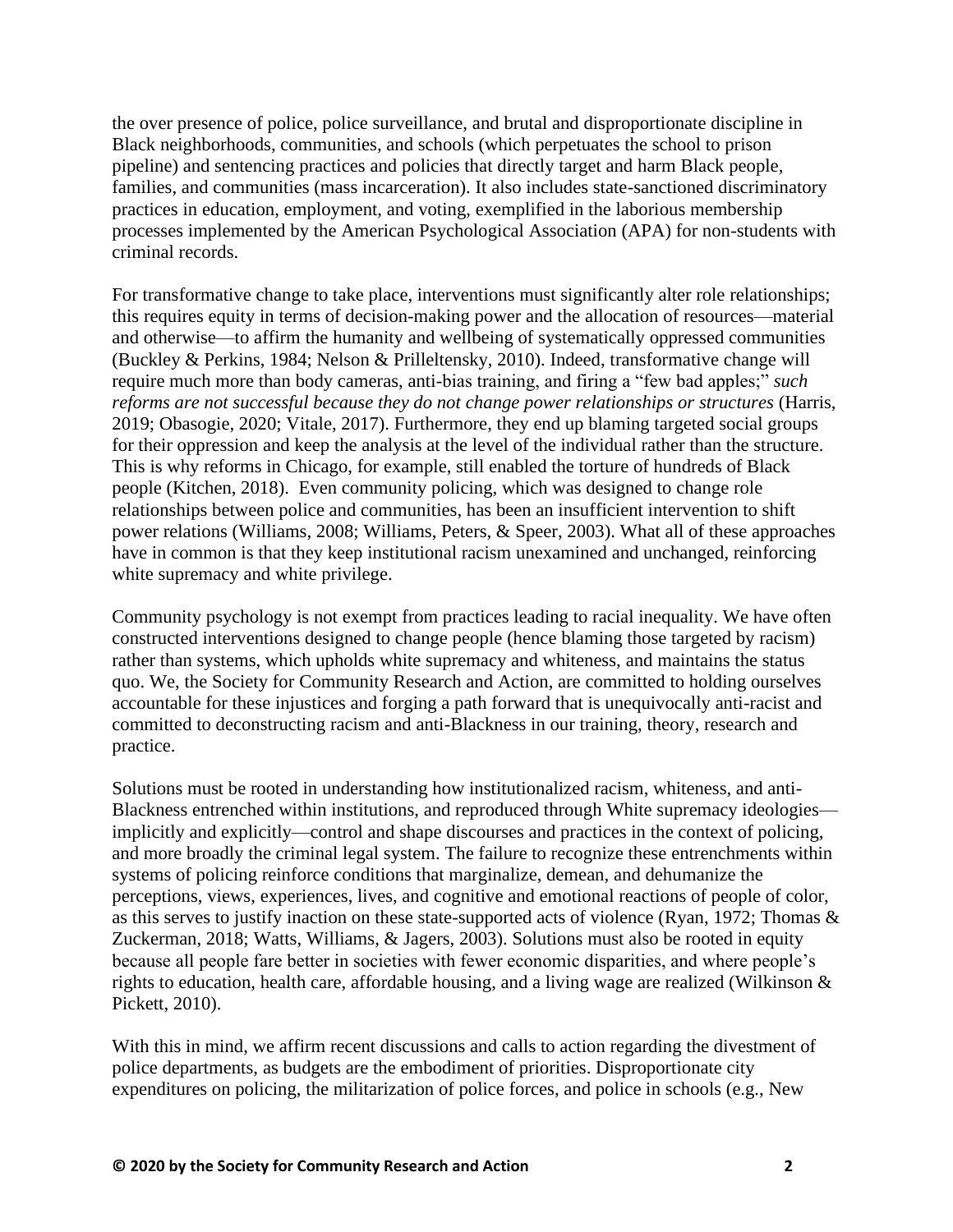York City, Los Angeles, and Minneapolis; Darby, 2020) restrict funding on education, health care, parks, affordable housing, neighborhood organizations, and other forms of primary prevention. This is especially crucial in Black communities, where public services have never been adequately funded to facilitate wellbeing and thriving , but have instead been largely privatized (Goff, 2020).

As community psychologists, we know there is no "one size fits all" approach, but we do know that solutions must prioritize the voices of those most impacted and subjugated by the current system (Watts et al., 2003). We commit to continuing to amplify the voices, lives, experiences, and knowledge of people of color. This means focusing on solutions that center the experiences of people of color, especially those who are Black, Indigenous, trans, non-binary, and queer. Community psychologists could collaborate with grassroots organizations to assist with running and analyzing focus groups, conducting surveys, and using other social sciences tools that can help act as a "social mirror" for communities, and could assist communities in advocating for changes in policy that address power disparities and ensuring that systems are in place to meet the basic needs (e.g., food, housing) of all people in a municipality (Martín-Baró, 1994). They could also distill the research on policing to local elected officials and to the general public through op-eds, if grassroots groups signal this as useful. Essentially, solutions need to put public safety back into the hands of the people who live in the area (Williams, 2008), with the understanding that many of these systems, such as child protective services, schools, and mental health services, are also embedded in white supremacy, and must therefore be transformed as well. Community psychology reminds us that working toward liberation of the most marginalized is how we will all achieve freedom, or the ability to live outside of systems of violence (Freire, 1970/1988; Owens, 2020; Watts et al., 2003; Wilkinson & Pickett, 2010).

For examples of promising transformative solutions, see the [MPD 150 A People's Project](https://www.mpd150.com/)  [Evaluating Policing,](https://www.mpd150.com/) CAHOOTS (https://whitebirdclinic.org/services/cahoots/), Durham Beyond Policing (https://durhambeyondpolicing.org/), [Movement for Black Lives,](https://m4bl.org/) and [Violence](https://www.violenceinterrupters.org/)  [Interrupters.](https://www.violenceinterrupters.org/) In all of these cases, and consistent with community psychology, solutions move city resources out of policing and into public infrastructure and prevention programs.

## **References**

- Baldwin, P.C. (2012). *In the watches of the night: Life in the nocturnal city, 1820-1930.* Chicago: University of Chicago Press.
- Buckley, K.W. & Perkins, D. (1984). Managing the complexity of organizational transformation. In J.D. Adams (Ed), *Transforming work*. Alexandria, VA: Miles River Press.
- Carbado, D.W. (2016). Blue on Black violence: A provisional model of some of the causes. Georgetown Law Journal, 104, 1497-1526.
- Cochran, J.K., Marier, C. J., Jennings, W. G., Smith, M. D., Bjerregaard, B., & Fogel, S. J. (2019). Rape, race, and capital punishment: An enduring cultural legacy of lethal vengeance? *Race and Justice*, *9*(4), 383-406.

Collins, P.H. (2019). *Intersectionality as critical social theory*. Durham, NC: Duke University Press.

Crenshaw, K., Gotanda, N., Peller, G., & Thomas, K. (1995). *Critical race theory: The key writings that formed a movement.* New York: The New Press.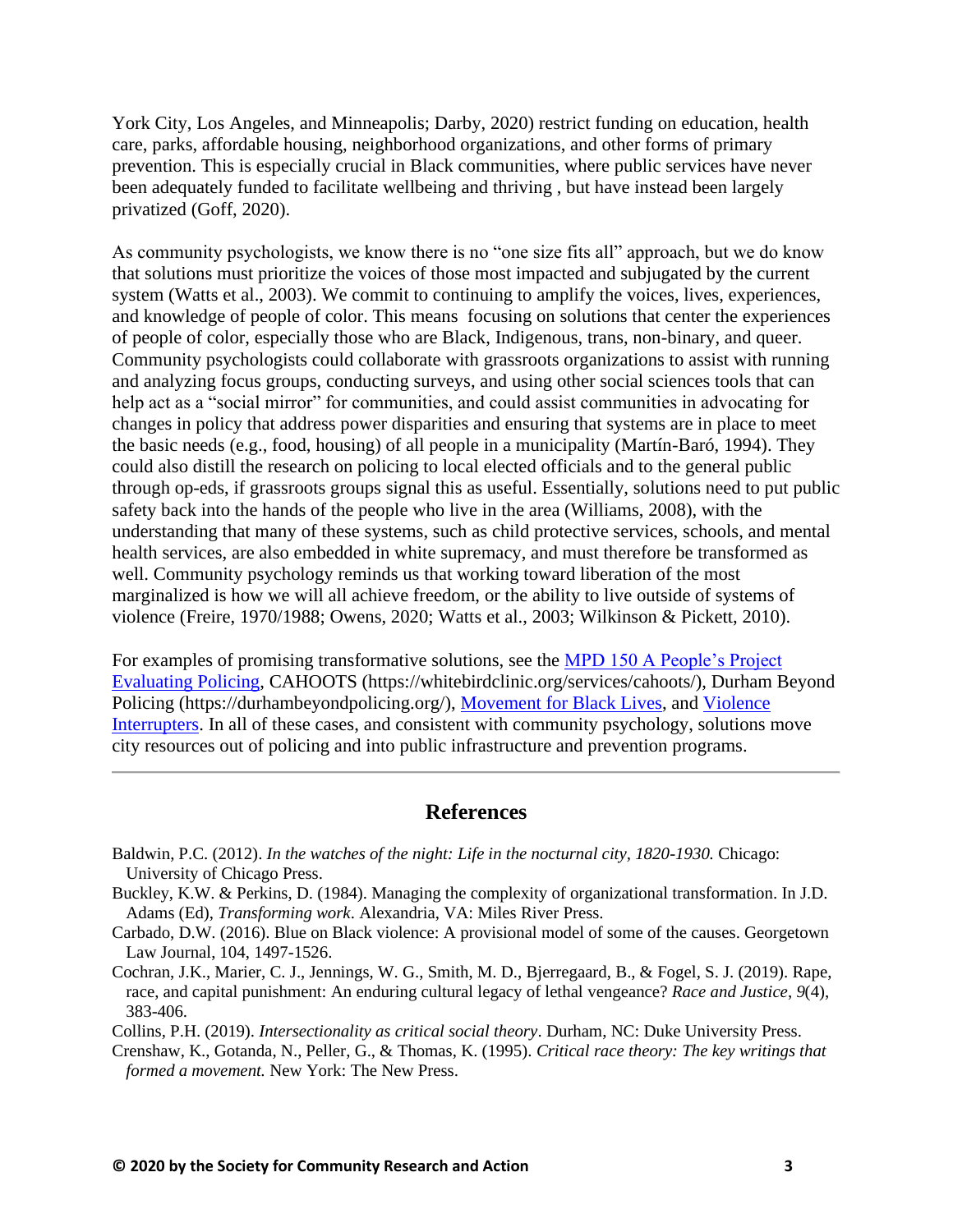- Darden, T.M. & Godsay, S. (2018). Hands up, don't shoot: A community psychology perspective on unarmed police shootings of Black people in America. *Community Psychology in Global Perspective, 4*(2), 9-21.
- Davis, A.Y. (2003). *Are prisons obsolete?* New York: Seven Stories Press.
- Feagin, J.R. (2013). *The white racial frame: Centuries of racial framing and counter-framing* (2nd ed.). New York: Routledge, 2013.
- Freire, P. (1970/1988). *Pedagogy of the Oppressed*. New York: Continuum.
- Goff, P.A. (2020). *What does it mean to dismantle a police department?* Retrieved from [https://www.msnbc.com/rachel-maddow/watch/what-does-it-mean-to-dismantle-a-police-department-](https://www.msnbc.com/rachel-maddow/watch/what-does-it-mean-to-dismantle-a-police-department-84734533782)[84734533782](https://www.msnbc.com/rachel-maddow/watch/what-does-it-mean-to-dismantle-a-police-department-84734533782)
- Hansen, E. (2017, November 13). *The forgotten minority in police shootings.* Retrieved from <https://www.cnn.com/2017/11/10/us/native-lives-matter/index.html>
- Harris, M. (2019). The black and the blue: A cop reveals the crimes, racism, and injustice in America's law enforcement. New York: Hachette.
- Hattery & Smith, (2017). *Policing Black bodies: How Black lives are surveilled and how to work for change*. Lanham, MD: Rowman & Littlefield.
- Henrich, J., Heine, S., & Norenzayan, A. (2010). The weirdest people in the world? *Behavioral and Brain Sciences, 33*(2-3), 61-83. doi:10.1017/S0140525X0999152X
- Jacobs, M.S. (2017). The violent state: Black women's invisible struggle against police violence. *William & Mary Journal of Race, Gender, and Social Justice, 24*, 39-100.
- Kendi, I.X. (2017). *Stamped from the beginning: The definitive history of racist ideals in America.* New York: Bold Type Books.
- Kitchen, R. (2018). My midnight years: Surviving Jon Burge's police torture ring and death row. Chicago, IL: Chicago Review Press.
- Martín-Baró, I. (1994). *Writings for a liberation psychology.* Cambridge: Harvard University Press.
- Nelson, G., & Prilleltensky, I. (2010). *Community psychology: In pursuit of liberation and wellbeing.*  New York: Palgrave McMillian.
- Obasogie, O.K. (2020, June 5). Police killing black people is a pandemic, too. *The Washington Post*, Retrieved from [https://www.washingtonpost.com/outlook/police-violence](https://www.washingtonpost.com/outlook/police-violence-pandemic/2020/06/05/e1a2a1b0-a669-11ea-b619-3f9133bbb482_story.html)[pandemic/2020/06/05/e1a2a1b0-a669-11ea-b619-3f9133bbb482\\_story.html](https://www.washingtonpost.com/outlook/police-violence-pandemic/2020/06/05/e1a2a1b0-a669-11ea-b619-3f9133bbb482_story.html)
- Owens, R. (2020). Love and range: The path of liberation through anger. Berkeley, CA: North Atlantic Books.
- Ritchie, A.J. (2017). Invisible no more: Police violence against Black women and women of color. Boston: Beacon Press.
- Ryan, W. (1972). *Blaming the victim.* New York: Random House.
- Syed, I.M., Wilson, C., McKie, R., Marcotte, A., & Travers, R. (2018). More threatened than safe: What African, Caribbean, and Black youth living in southern Ontario say about their interactions with law enforcement. *Community Psychology in Global Perspective, 4*(2), 101-118.
- Thomas, D. & Zuckerman, A. (2018). Black Lives Matter in community psychology. *Community Psychology in Global Perspective, 4*(2), 1-8.
- Turner, K. B. , Giacopassi , D. , & Vandiver , M. (2006). Ignoring the past: Coverage of slavery and slave patrols in criminal justice texts. *Journal of Criminal Justice Education, 17* (1), 181–195.
- Vitale, A. (2017). *The end of policing*. New York: Verso
- Williams, B.N. (2008). From the outside looking in: The praxis dilemma of linking psychopolitical validity with community policing. *Journal of Community Psychology, 36*(2), 137-147.
- Williams, B.N., Peters, S., & Speer, P.W. (2003). *Bias-based policing in Nashville: Police and community perceptions*. Governmental Report for the Metropolitan Nashville (TN) Police Department. Nashville, TN: Metropolitan Nashville Police Department. Watts, R.J., Williams, N.C, & Jagers, R.J. (2003). Sociopolitical development. *American Journal of Community Psychology, 31,* 185-194.
- Wilkinson, R., & Pickett, K. (2010). *The spirit level: Why greater equality makes societies stronger.* New York: Bloomsbury.